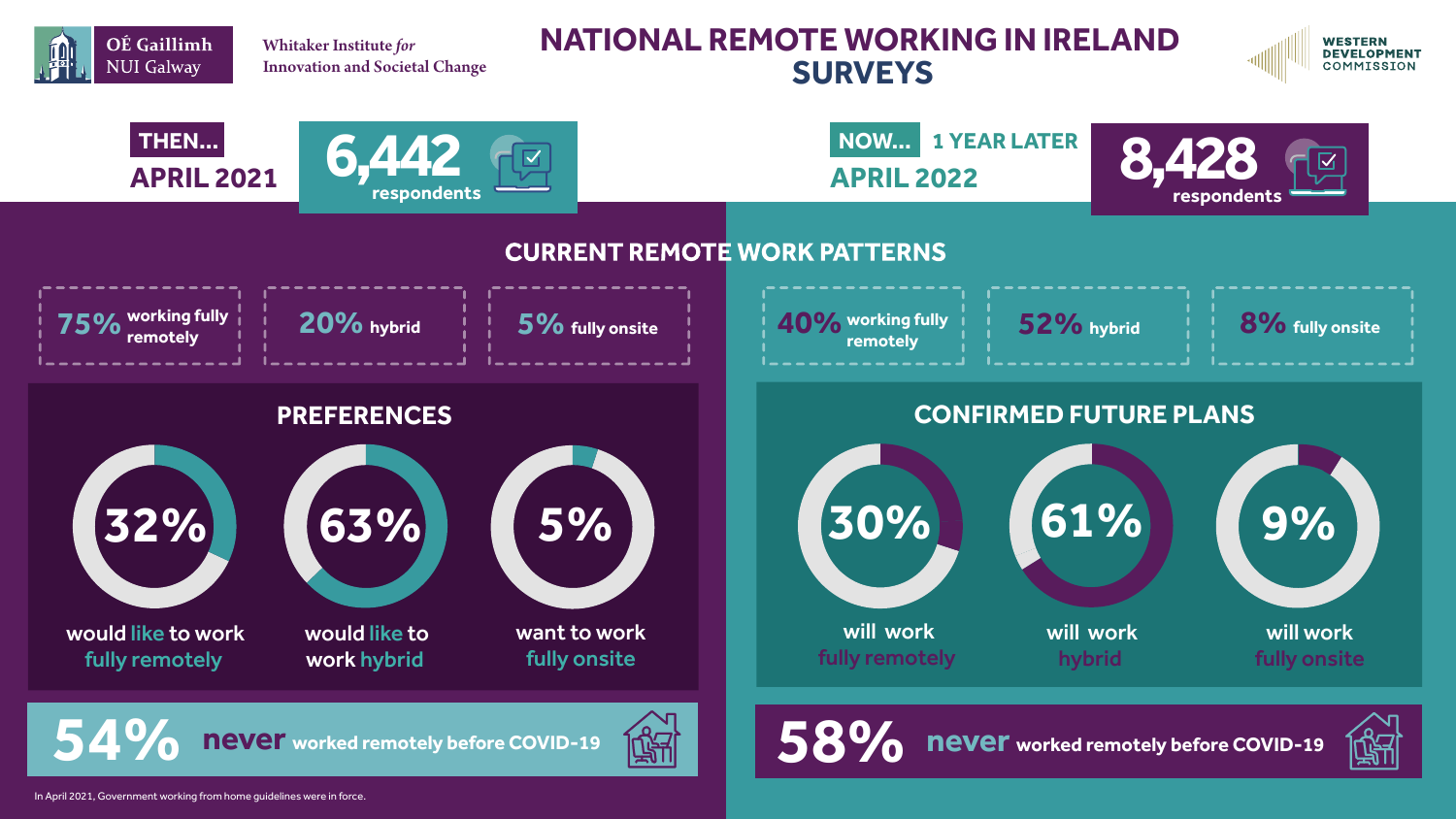# **NATIONAL REMOTE WORKING IN IRELAND EMPLOYEE SURVEY**



Whitaker Institute *for* Innovation and Societal Change



#### **WESTERN DEVELOPMENT COMMISSION**